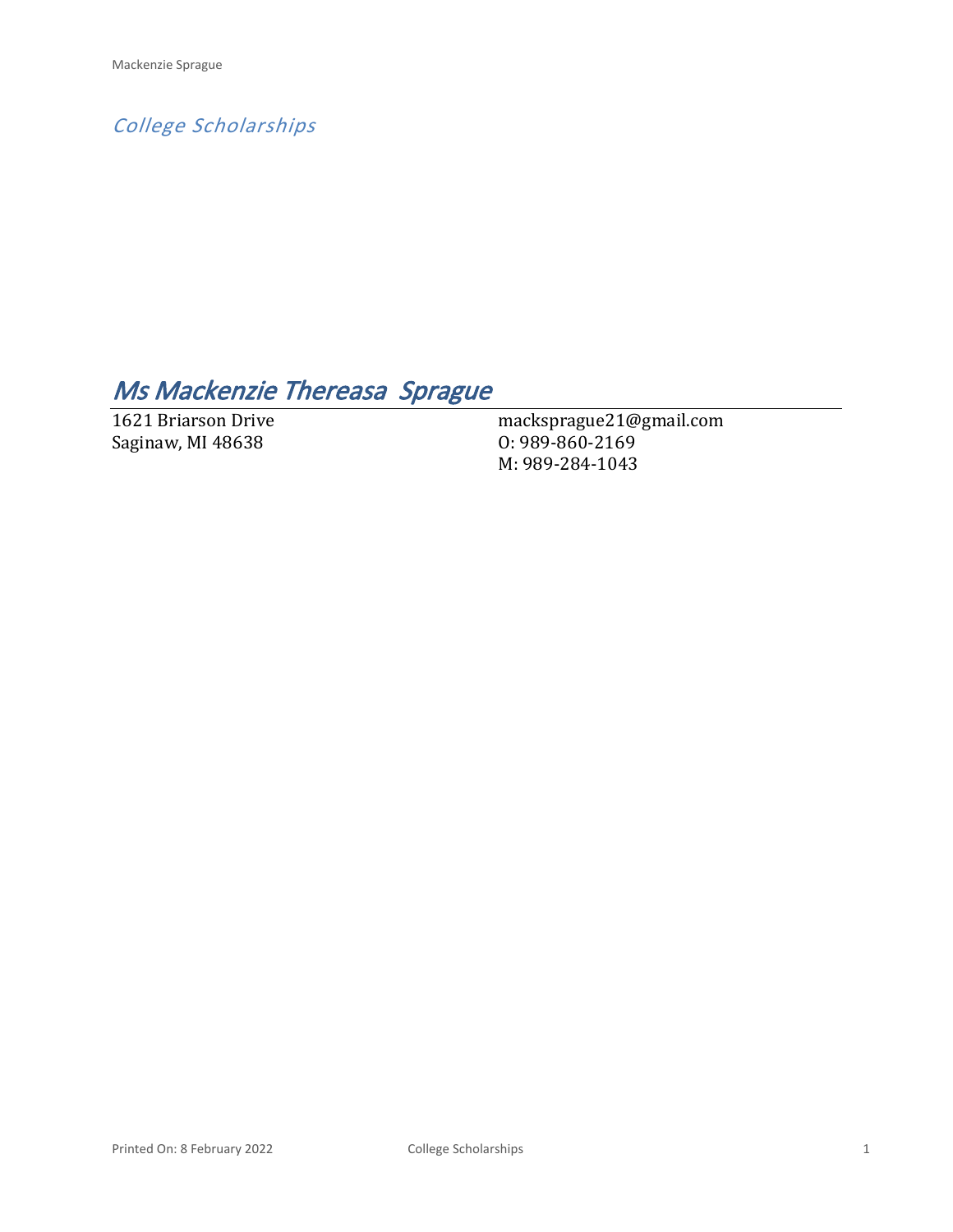# Application Form

# *Student's Information*

#### **Parish\***

St. Thomas Aquinas Parish, Saginaw

### **Gender\***

Woman

#### **Age**

Are you between the ages of 16 and 30? Yes

### **Are you currently a graduating high school senior?\***

Yes

### **Year of Graduation\***

Please type the full year i.e. 2021. 2022

### **High School Attended\***

Scholarships are awarded to students who attended one of the following high schools. *If you did not attend one of these schools you will not be eligible for a scholarship from the Foundation.*

Nouvel Catholic Central

### **County\***

Are you a resident of the Saginaw, Bay or Midland Counties?

Yes

### **GPA\***

Please enter your cumulative GPA as of the last complete semester.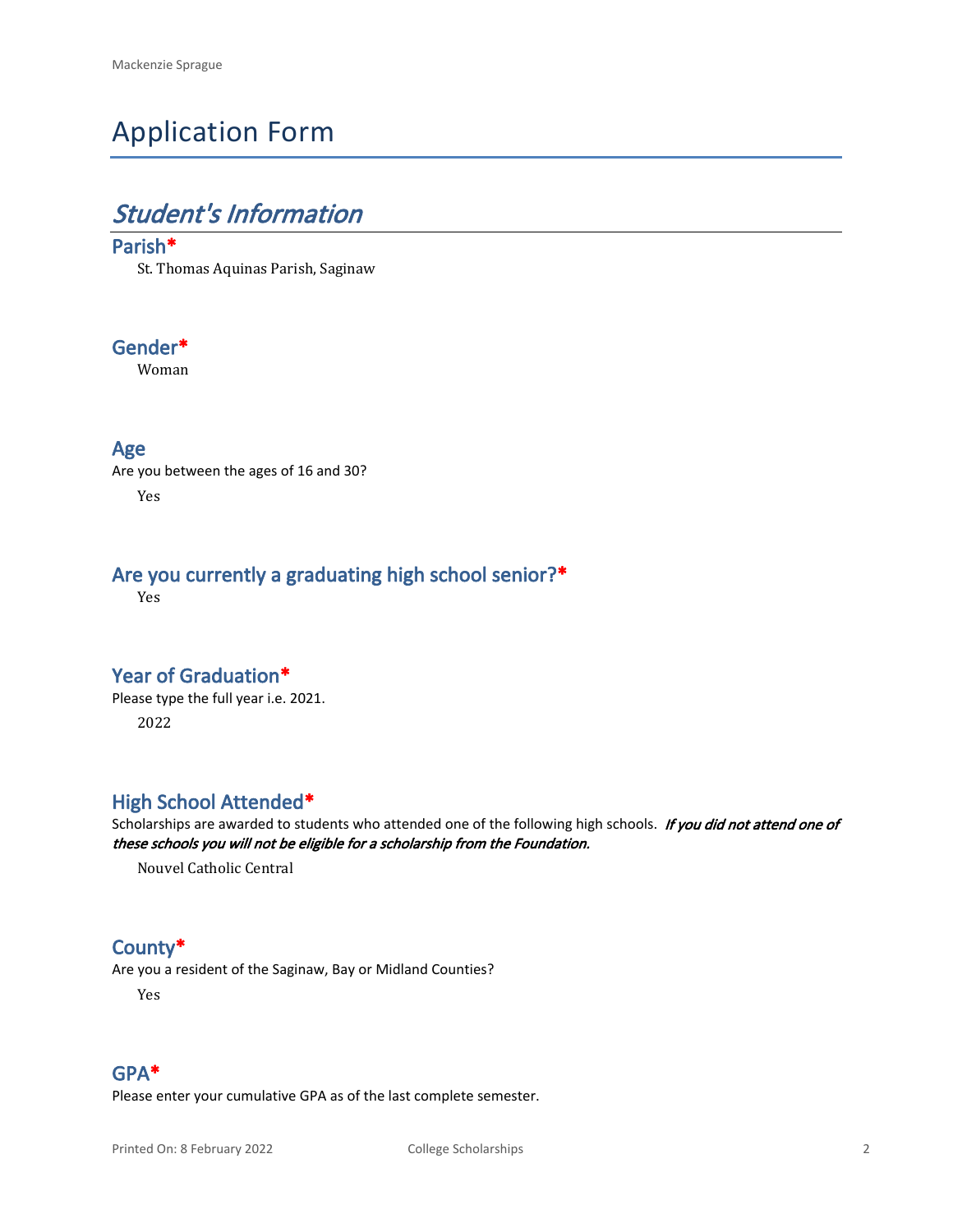3.2

#### **Would you like to be considered for financial need based scholarships?\*** Yes

### **Unique Requirements\***

I attend a Catholic church weekly I attended Nouvel Elementary, formerly known as St. Thomas Aquinas Elementary

## *Nouvel High School*

**How many years did you attend Nouvel High School?\*** 4

#### **Nouvel Graduate**

Are you, or will you be a graduate of Nouvel Catholic Central High School?

Yes

## *Catholic High School Information*

**How many years did you attend a Catholic high school?\*** 4

## *3.0 GPA*

**Have you maintained a 3.0 cumulative GPA or greater during all four years of high school?\***

Yes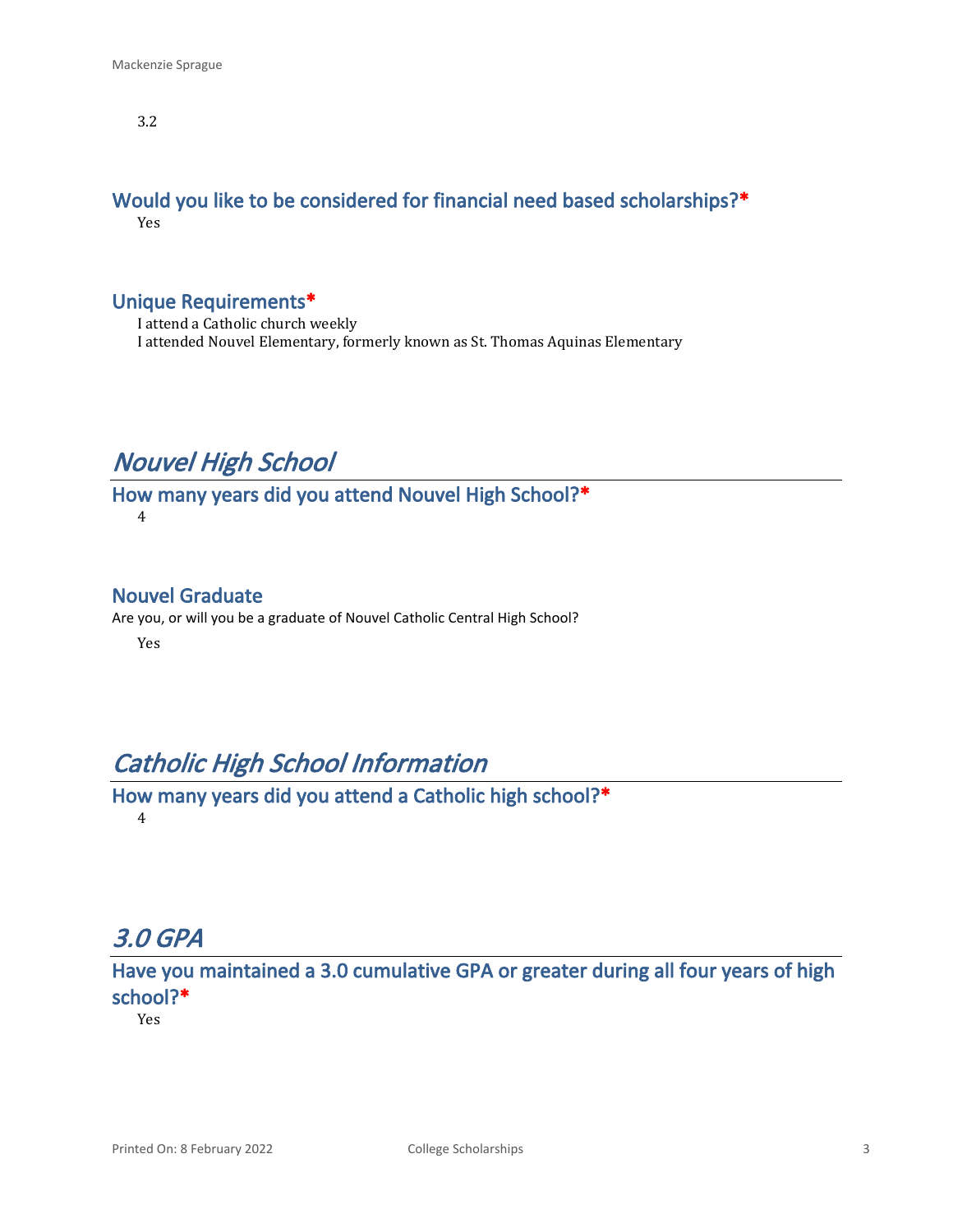

#### **Financial Need**

Financial need will be considered when choosing the recipient of the scholarship. You are welcome, but not required to, include any information that you feel would help the committee better understand your financial need.

*This could include the portion of your college costs covered by student loans.* 

Both parents work at Nouvel

## *Extracurricular Activities*

**Were you involved in any extracurricular activities?\*** Yes

## *Activities*

**Extracurricular Activities\*** Please select all that apply

> Music Sports Other

## *Sports*

**Sports\*** Please select all that apply

> Basketball Volleyball Other

## *Music and Performing Arts*

**How many years did you participate in music and/or the performing arts?\***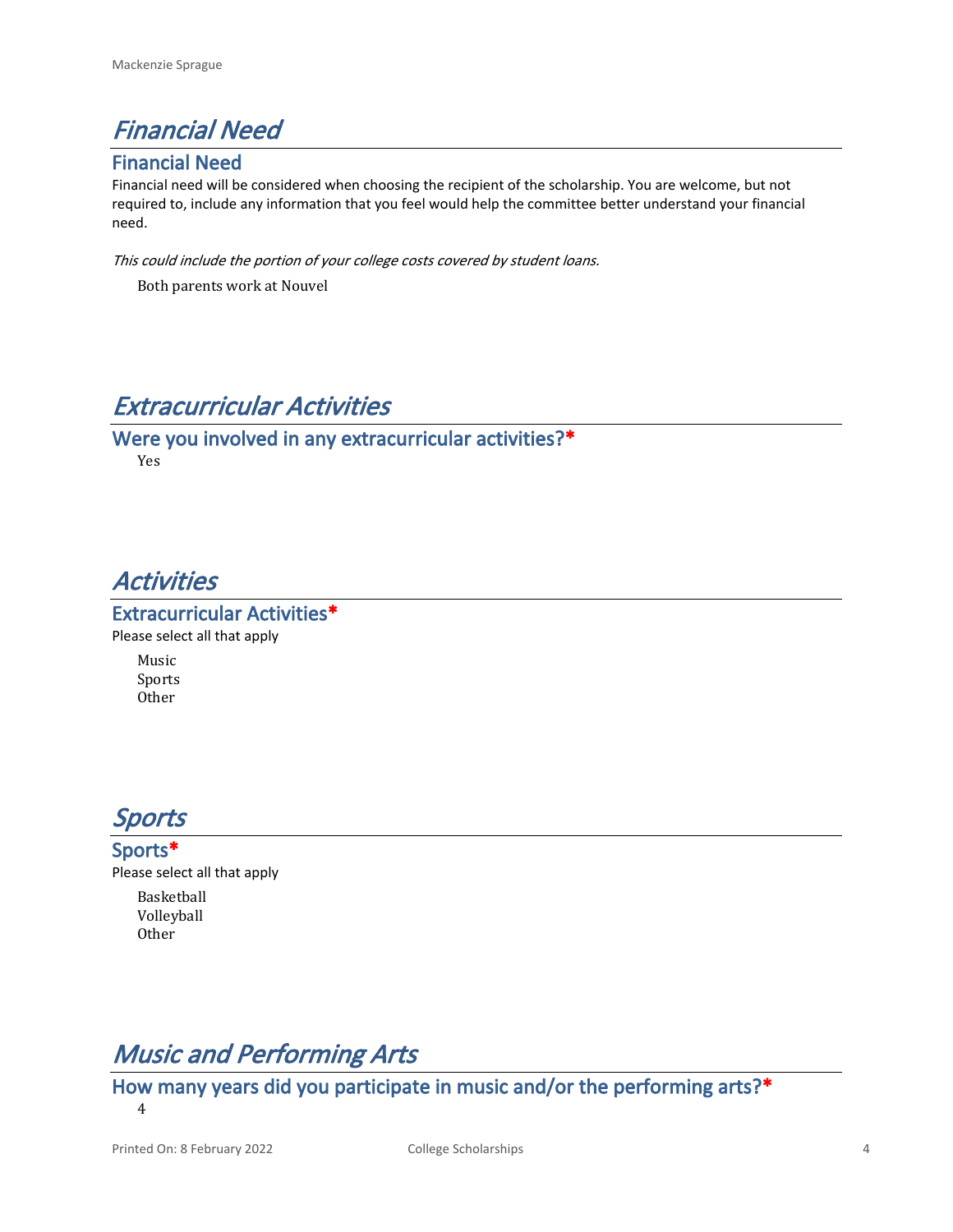# *College Plans*

### **What colleges, universities, or trade schools have you applied to?\***

Please list the applications you have submitted as well as any you still plan to submit. Also, please indicate any school that has already accepted you.

Michigan State, Hope, Northwood, Alma, Central, Ferris, and Saginaw State

#### **Do you plan on enrolling in a Catholic College or University?\***

If at least one of the schools you are considering is a Catholic College or University, please select Yes.

Yes

### **Catholic College List\***

If you plan to attend a Catholic College, is it listed on the Cardinal Newman Society recommended colleges? If yes, please select which college(s) you plan to attend.

I do not plan to attend these colleges

### **Intended Major\***

**Other** 

#### **Intended Minor\***

Other

#### **Michigan University\***

Do you plan to attend a Michigan University or College?

Yes

### **College Specific\***

Do you plan to attend Saginaw Valley State University?

No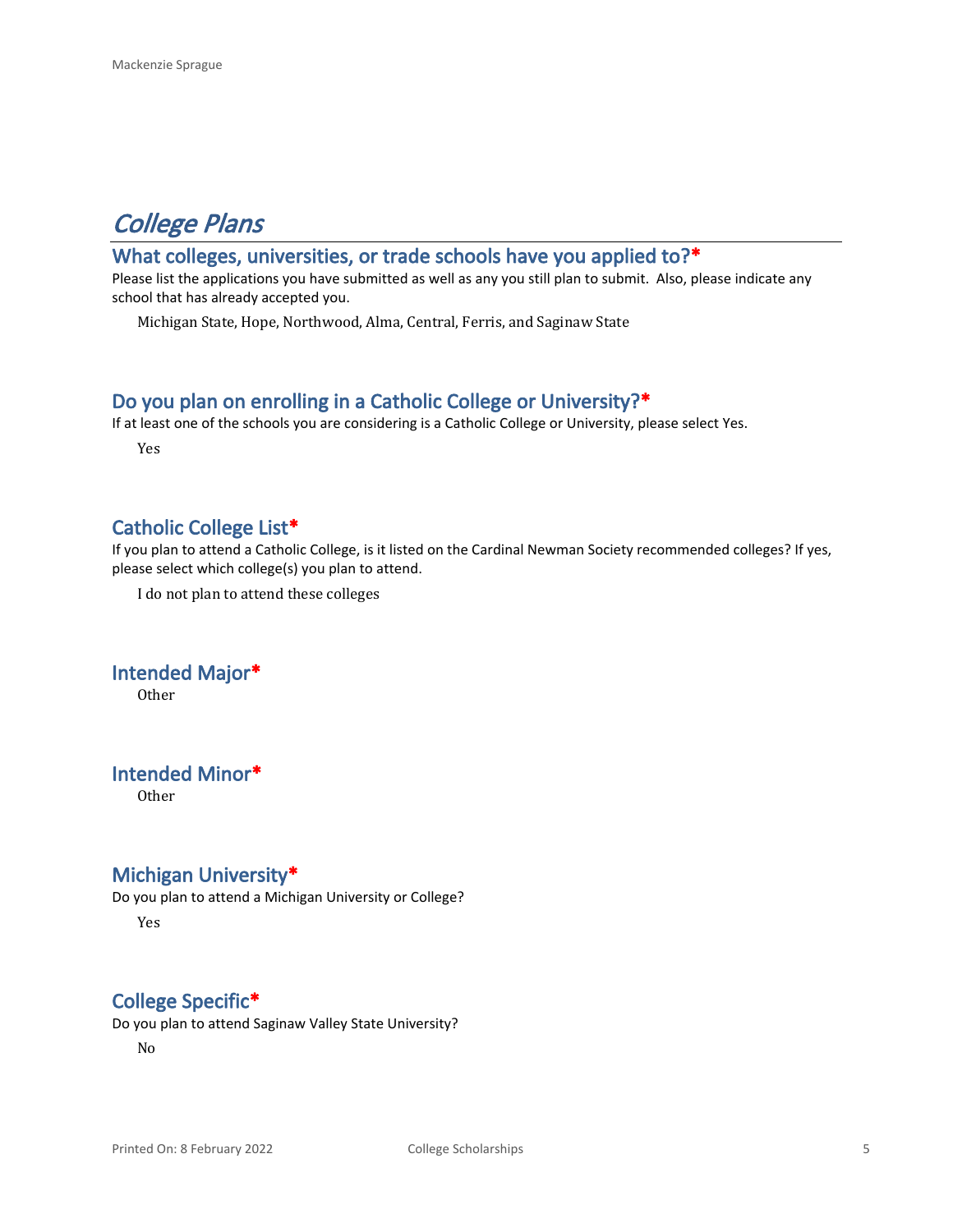#### **Seminary**

Do you plan to attend a seminarian college?

No

# *Photo - this will be moved. it will be collected after scholarship decisions are made.*

#### **Photo\***

Please upload a photo of yourself. 15D92132-41AB-411B-882D-C9D98D53043B.jpeg

#### **Photo Release\***

If selected as the scholarship recipient, I acknowledge and give permission for the Catholic Community Foundation of Mid-Michigan to use my name and/or image in media announcements related to this award.

I ackowledge this.

## *Acknowledgements*

#### **Access to Relevant Records\***

I acknowledge that by submitting this application, I allow the selection committee to access relevant records retained by any Catholic parish, Catholic school and/or public school in order to determine my eligibility for this scholarship. This may also include contacting appropriate parties to confirm information supplied by the candidate.

I acknowledge this.

## *General Letter of Recommendation*

### **Email Address of the Person Providing the Recommendation\***

A letter of recommendation from a reference of your choice is required for this application. You will need the email address of each of your references.

\*\*For those who qualified for the Cesario Hernandez Memorial Scholarship, you will need *Two* letters of recommendation. One reference may be from a teacher and one reference must be from a community leader. A supplementary prompt will appear after you qualify.

\*\*For those who qualified for the Regina Graveline Family Advised Scholarship, you will need *Two* letters of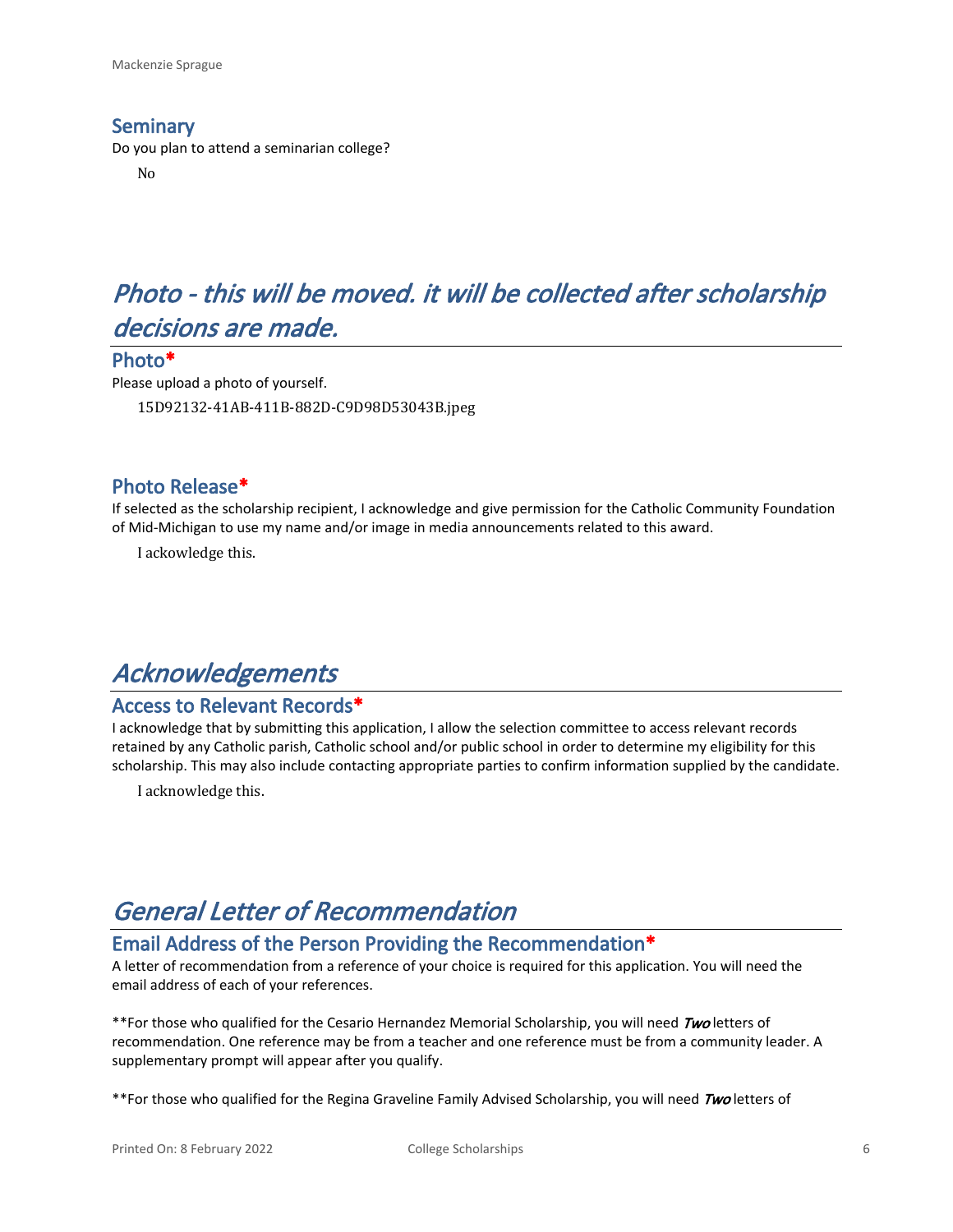recommendation from someone other than a relative who has experienced working with you through an activity, school, work, church or service project. A supplementary prompt will appear after you qualify.

Sample Email Request for Letters of Recommendation. Feel free to copy and paste this email template when requesting your letters of recommendation.

Dear  $\qquad$ 

I am applying for a scholarship from the Catholic Community Foundation of Mid-Michigan and am required to submit a letter of recommendation. I am writing to ask you to please submit a letter for me.

Please note that my application **will not be** considered for a scholarship without your submission. **The deadline for submitting applications is January 17th at 11:59 p.m.**

I really appreciate your assistance with my scholarship application! If you have any questions, please let me know or you can contact the Foundation's Communications Coordinator, Connor Rabine, at connor.rabine@ccfmm.org

Sincerely, YOUR NAME

Type an email address in the box below, then compose your email request.

awalker@nouvelcatholic.org

### **<sup>2</sup> Thank you or providing a letter of recommendation, please upload it in PDF format below.\***

mack letter.pdf

## *Transcript Request*

#### **Transcript Request\***

Please email your high school Guidance Counselor to request an electronic upload of your high school transcript.

Sample Email Request for High School Transcript. Feel free to copy and paste this email template for your high school Guidance Counselor.

Dear \_

I am applying for a scholarship from the Catholic Community Foundation of Mid-Michigan Scholarship and am required to submit my high school transcript. I am writing to ask you to please upload and submit this for me.

#### **The deadline for submitting transcripts is Wednesday, June 15th, 2022 at 11:59 p.m.**

I really appreciate your assistance with my scholarship application! If you have any questions, please let me know, or you can contact the Foundation's Communications Coordinator, Connor Rabine, at connor.rabine@ccfmm.org.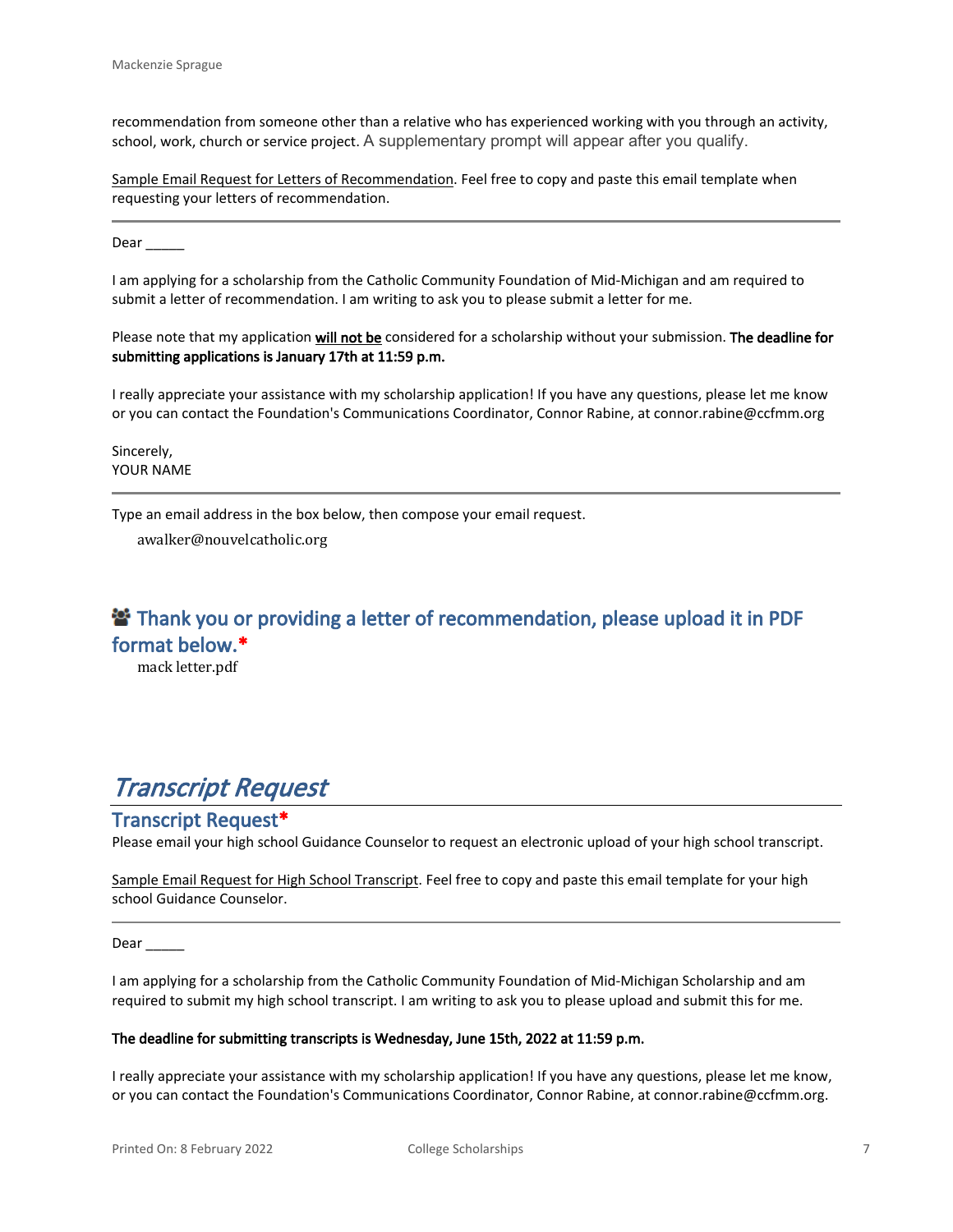Sincerely, YOUR NAME

Enter the email address of your High School Guidance Counselor in the space below and then compose your email.

kboros@nouvelcatholic.org

### **Transcript\***

Please upload the applicant's official transcript below.

Sprague transcript.pdf

### **<sup>2</sup>** ACT/SAT Scores\*

Please enter the applicant's ACT and SAT score below if applicable.

910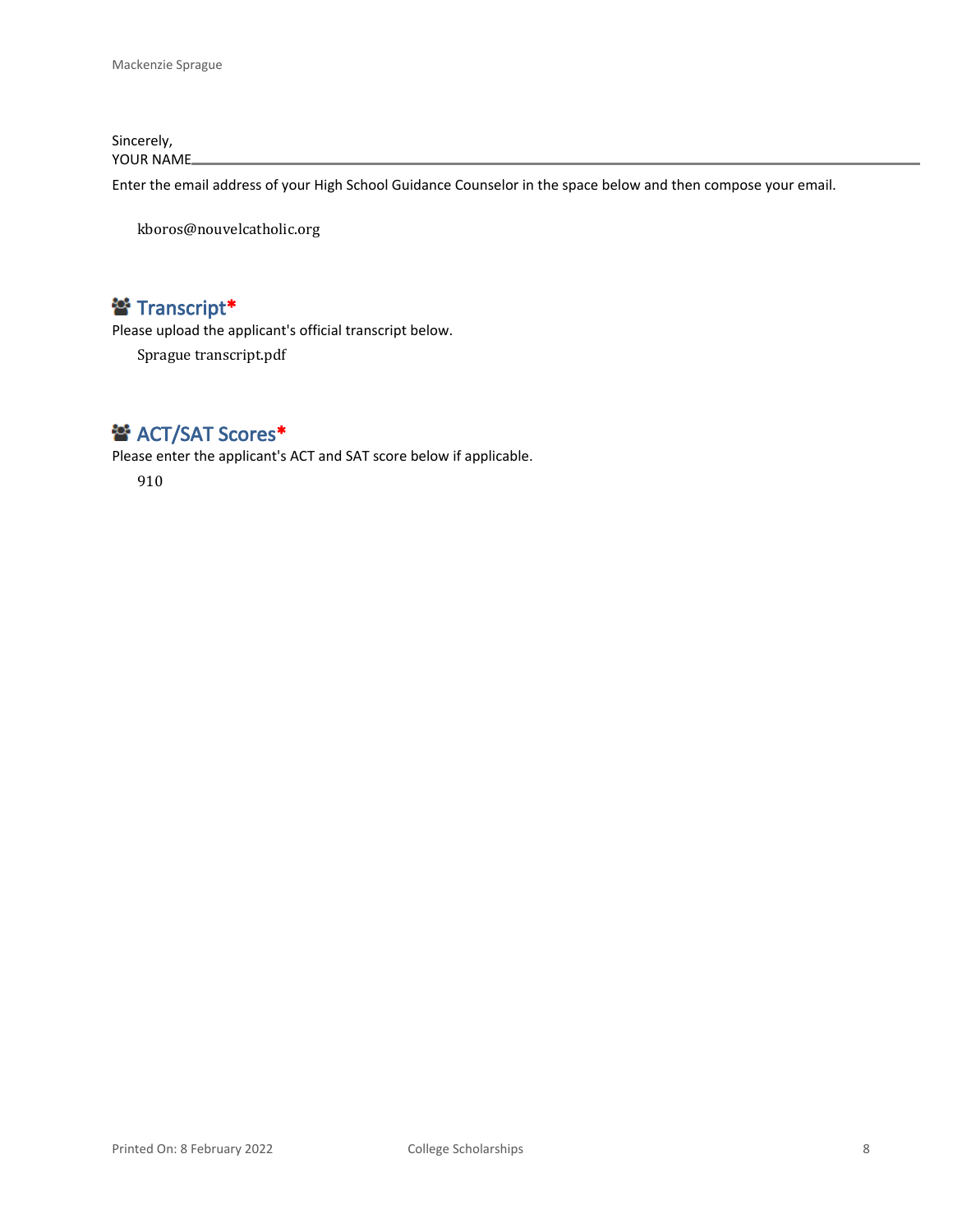# File Attachment Summary

## *Applicant File Uploads*

- mack letter.pdf
- Sprague transcript.pdf
- 15D92132-41AB-411B-882D-C9D98D53043B.jpeg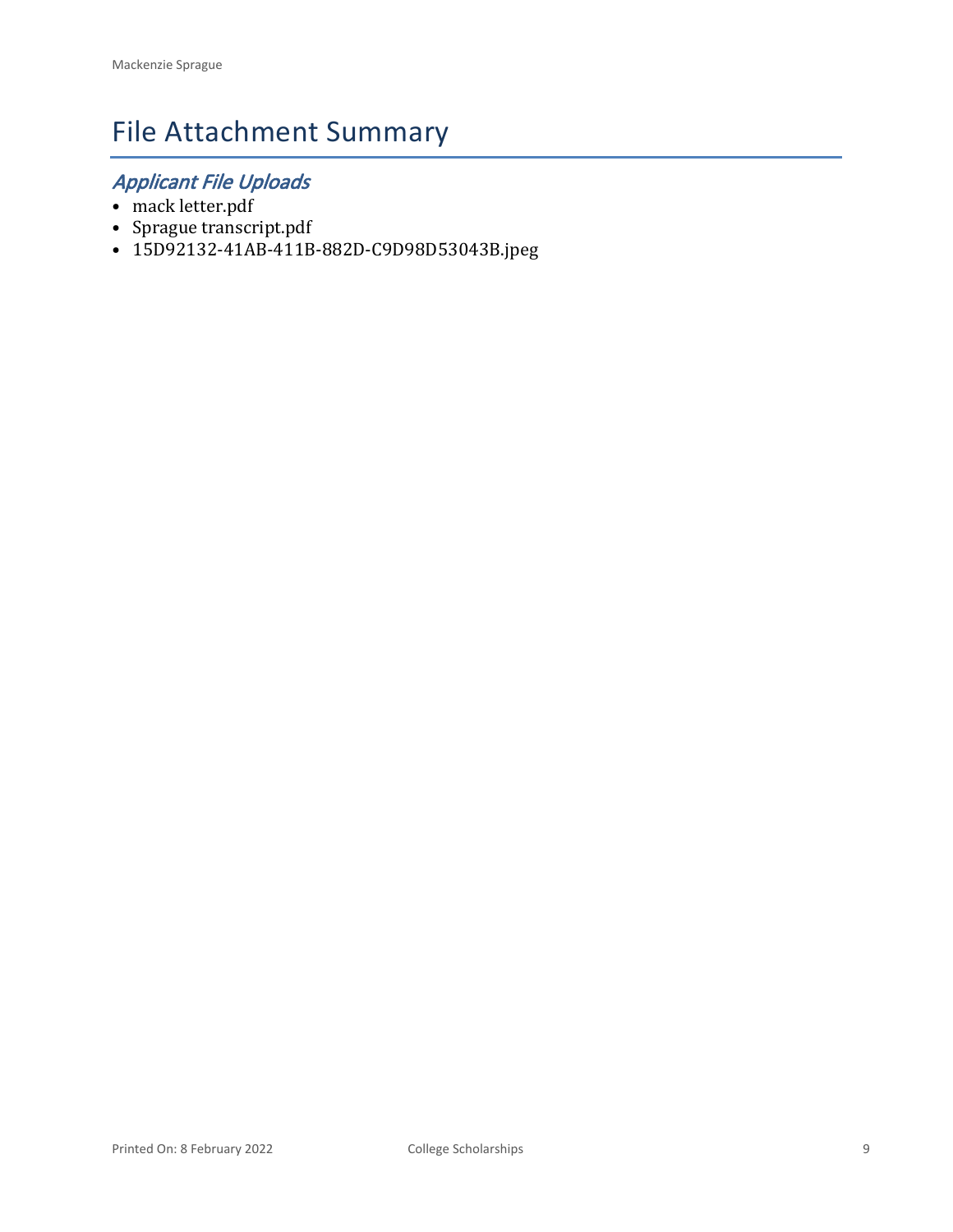#### 1/17/2021

To whom it may concern,

Over the past four years, I have had the honor of getting to know Mackenzie Sprague as both her teacher and soccer coach. Mackenzie's strong leadership skills and determination have been great examples to her fellow students at Nouvel.

As a student, I have watched Mackenzie overcome struggle and not give up when faced with a difficult situation in a class. When she could have easily given up and quit, Mackenzie excelled in a learning environment that others often struggle with. She managed her time and stayed on top of tasks to complete the class when required. It was great to see her hard work and determination to succeed pay off in the end.

As an athlete, Mackenzie has been a leader and team player since she was a freshman on the Varsity Soccer team. Her freshman year, Mackenzie was asked to fill a spot on the field that is not her normal position. She could have said no and asked to stay where she was comfortable, but she knew that her team needed her. Mackenzie excelled and grew as a player in that position and was a tremendous asset for the time. The entire time she also never stopped encouraging her teammates and working hard at every practice. She has continued to show great leadership each year, welcoming new teammates and always pushing them to do their best.

I know that in college, Mackenzie will accomplish great things as she continues to expand her leadership skills and use her determination to get her through any challenges that she faces.

Thank you,

Aubrey Walker Math Teacher Nouvel Catholic Central Schools awalker@nouvelcatholic.org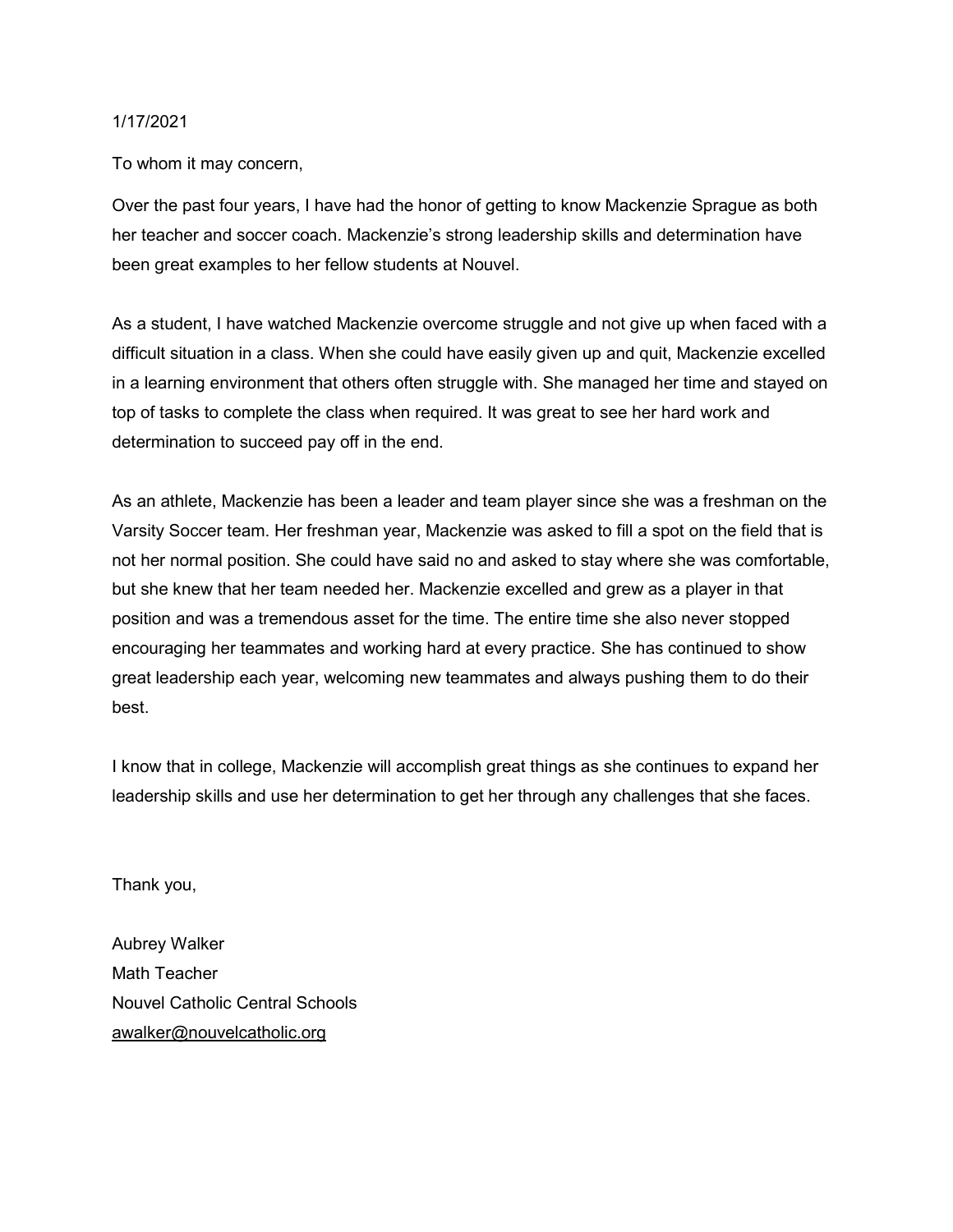#### **Nouvel Catholic Central High School** Date Printed: 01/17/2022 Page 1 of 2 **2555 Wieneke Rd. Saginaw, MI 48603 (989) 791-4330**

Accredited by MANS

**Graduation Year:** 2022

**Graduation Date:**?

**Entered:** 08/27/2018

**Withdrew:** 

**Name:** Mackenzie Sprague

Gender: FEMALE

**Address:** 1621 Briarson Drive Saginaw, MI 48638 **Phone:** (989) 395-3901

**DOB:** 10/21/2003

**UIC:**6771902385



*We are Nouvel Catholic Central, called by Christ to learn, love and lead... courageously.*

| Grade 9                          |                          |                 |                          |                |                |  |
|----------------------------------|--------------------------|-----------------|--------------------------|----------------|----------------|--|
| Course                           | <b>Subject</b>           | To Be<br>Earned | Earned<br><b>Credits</b> | S <sub>1</sub> | S <sub>2</sub> |  |
| <b>Jesus Christ in Scripture</b> | Theology                 |                 | 0.500                    | $A -$          |                |  |
| Who Is Jesus Christ?             | Theology                 |                 | 0.500                    |                | $B+$           |  |
| CP English I                     | English                  |                 | 0.500                    | $B -$          |                |  |
| CP English I                     | English                  |                 | 0.500                    |                | $B -$          |  |
| Geometry                         | Math                     |                 | 0.500                    | C              |                |  |
| Geometry                         | Math                     |                 | 0.500                    |                | C+             |  |
| <b>CP Biology I</b>              | Science                  |                 | 0.500                    | $B+$           |                |  |
| CP Biology I                     | Science                  |                 | 0.500                    |                | $B -$          |  |
| Am. History & Geography          | Social<br><b>Studies</b> |                 | 0.500                    | B              |                |  |
| Am. History & Geography          | Social<br><b>Studies</b> |                 | 0.500                    |                | $B+$           |  |
| Spanish II                       | World<br>Language        |                 | 0.500                    | A              |                |  |
| Spanish II                       | World<br>Language        |                 | 0.500                    |                | Α              |  |
| <b>Art Fundamentals</b>          | <b>Fine Arts</b>         |                 | 0.500                    |                | A              |  |
| <b>Phys Ed Humanities</b>        | Phy Ed                   |                 | 0.500<br>7.000           | Α              |                |  |

#### **Grade 11**

| Course                                  | <b>Subject</b>           | To Be<br>Earned | Earned<br><b>Credits</b> | S1    | S <sub>2</sub> |
|-----------------------------------------|--------------------------|-----------------|--------------------------|-------|----------------|
| Sacraments                              | Theology                 |                 | 0.500                    | A     |                |
| Ecumenical/ Interfaith<br><b>Issues</b> | Theology                 |                 | 0.500                    |       | Α              |
| <b>Christian Leadership</b>             | Theology                 |                 | 0.500                    |       | $A+$           |
| H English III                           | English                  |                 | 0.500                    | A     |                |
| H English III                           | English                  |                 | 0.500                    |       | $A+$           |
| Algebra II                              | Math                     |                 | 0.500                    | D-    |                |
| H Anatomy & Physiology                  | <b>Science</b>           |                 | 0.500                    | $B -$ |                |
| H Anatomy & Physiology                  | Science                  |                 | 0.500                    |       | B              |
| Physics I                               | <b>Science</b>           |                 | 0.500                    | $B+$  |                |
| Physics I                               | Science                  |                 | 0.500                    |       | C              |
| AP U.S. Government                      | Social<br><b>Studies</b> |                 | 0.500                    | $B+$  |                |
| AP U.S. Government                      | Social<br><b>Studies</b> |                 | 0.500                    |       | B-             |
| Speech                                  | <b>Fine Arts</b>         |                 | 0.500                    | $B+$  |                |
| TR Algebra 2B                           | Math                     |                 | 0.500<br>7.000           |       | C+             |

| Grade 10                                 |                          |                 |                          |                |                |  |
|------------------------------------------|--------------------------|-----------------|--------------------------|----------------|----------------|--|
| Course                                   | <b>Subject</b>           | To Be<br>Earned | Earned<br><b>Credits</b> | S <sub>1</sub> | S <sub>2</sub> |  |
| <b>Mission of Jesus Christ</b>           | Theology                 |                 | 0.500                    | $B+$           |                |  |
| The Church                               | Theology                 |                 | 0.500                    |                | А-             |  |
| H Eng II Am Lit                          | English                  |                 | 0.500                    | $C+$           |                |  |
| H Eng II Am Lit                          | English                  |                 | 0.500                    |                | Α              |  |
| Algebra I                                | Math                     |                 | 0.500                    | $C-$           |                |  |
| Algebra I                                | Math                     |                 | 0.500                    |                | в              |  |
| Chem I                                   | <b>Science</b>           |                 | 0.500                    | C              |                |  |
| Chem I                                   | Science                  |                 | 0.500                    |                | B              |  |
| <b>CP World History and</b><br>Geography | Social<br><b>Studies</b> |                 | 0.500                    | $A -$          |                |  |
| CP World History and<br>Geography        | Social<br><b>Studies</b> |                 | 0.500                    |                | B              |  |
| H Spanish III                            | World<br>Language        |                 | 0.500                    | $A -$          |                |  |
| H Spanish III                            | World<br>Language        |                 | 0.500                    |                | А              |  |
| Art I                                    | <b>Fine Arts</b>         |                 | 0.500                    | A              |                |  |
| <b>Health Education</b>                  | Health                   |                 | 0.500<br>7.000           |                | Α              |  |

#### **Grade 12**

| Course                            | Subject                  | To Be<br>Earned | Earned<br><b>Credits</b> | S <sub>1</sub> | S <sub>2</sub> |
|-----------------------------------|--------------------------|-----------------|--------------------------|----------------|----------------|
| Life In Christ                    | Theology                 | 0.500           |                          |                |                |
| Living the Call                   | Theology                 | 0.500           |                          |                |                |
| <b>AP English IV</b>              | English                  | 0.500           |                          |                |                |
| AP English IV                     | English                  | 0.500           |                          |                |                |
| Trigonometry                      | Math                     | 0.500           |                          |                |                |
| <b>Statistics</b>                 | Math                     | 0.500           |                          |                |                |
| Economics                         | Social<br><b>Studies</b> | 0.500           |                          |                |                |
| Historical Research &<br>Analysis | Social<br><b>Studies</b> | 0.500           |                          |                |                |
| Art I                             | <b>Fine Arts</b>         | 0.500           |                          |                |                |
| Newspaper                         | Fine Arts                | 0.500           |                          |                |                |
| Newspaper                         | <b>Fine Arts</b>         | 0.500           |                          |                |                |
| <b>Dual Enrollment</b>            | Elective                 |                 |                          |                |                |
| <b>Dual Enrollment</b>            | Elective                 |                 |                          |                |                |
| Dual Enrollment                   | <b>Flective</b>          |                 |                          |                |                |
| TR Hist of Rock & Roll -<br>Delta | <b>Fine Arts</b>         |                 | 0.500                    | <b>B-</b>      |                |
| TR Typography - Delta             | Fine Arts                | 5.500           | 0.500<br>1.000           | C-             |                |

**Weighted Cumulative GPA: 3.216** 

**Unweighted Cumulative GPA: 3.139** 

**Credits Required for Graduation:**26.000

**Pending Credits:**5.500

**Ranking & Total Students:** 42 of 58 **Cumulative Earned Credits:**22.000

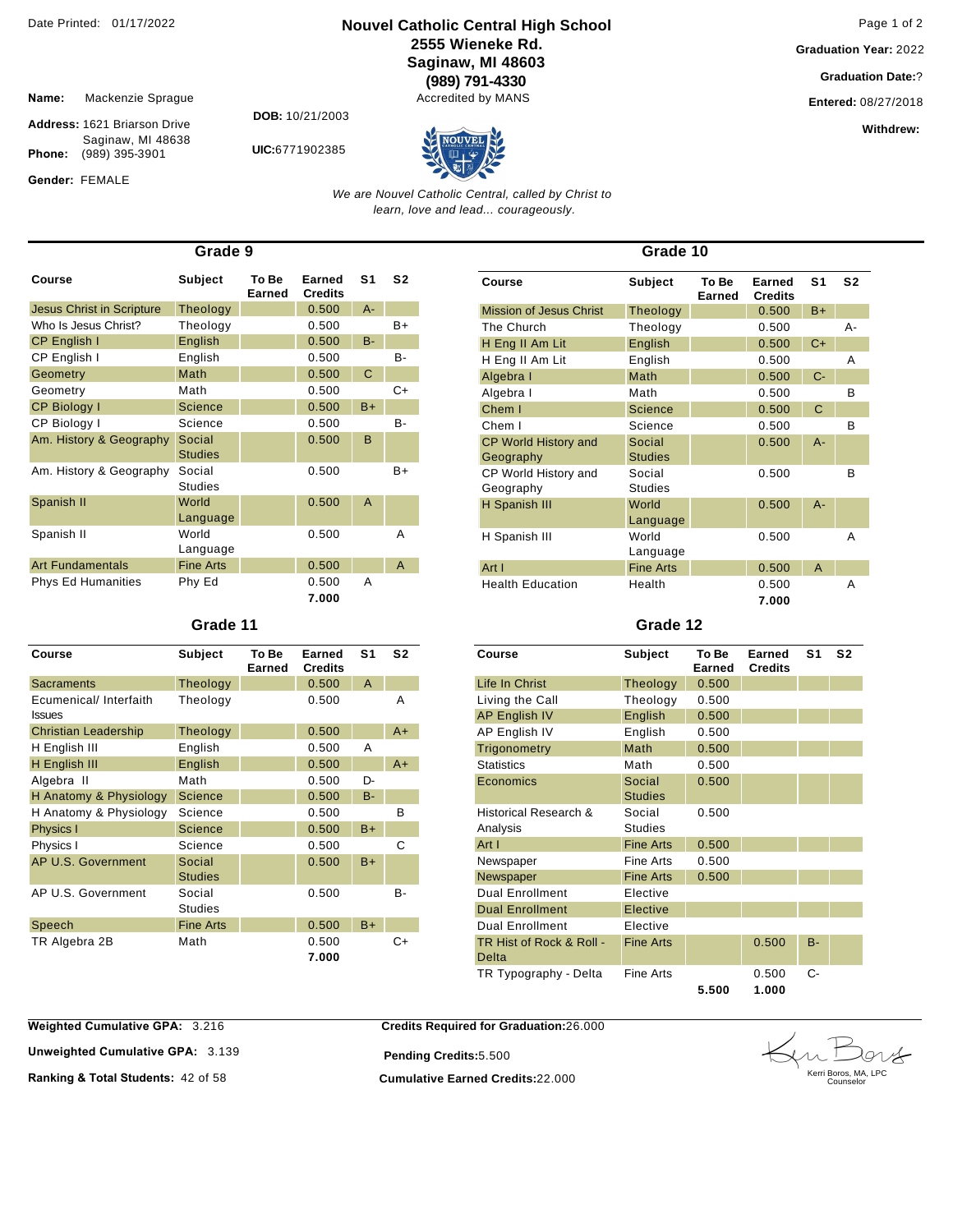#### Mackenzie Sprague

10/21/2003

### **Nouvel Catholic Central High School** Page 2 of 2 **Test Score Data**

| Test         | <b>Description</b> | Gr | Date Taken    | <b>Section/Row</b>             |                    |
|--------------|--------------------|----|---------------|--------------------------------|--------------------|
| AP AG        | <b>AP AM Govt</b>  | 11 | 05/03/2021    | <b>Scores</b><br>Scores        | <b>Scores</b><br>1 |
|              |                    |    |               | <b>Section 1</b>               | <b>Scores</b>      |
| PSAT9        | <b>PSAT 8/9</b>    | 09 | 04/09/2019    | Total                          | 840                |
|              |                    |    |               | R                              | 24                 |
|              |                    |    |               | SCI                            | 20                 |
|              |                    |    |               | EOI                            | 8                  |
|              |                    |    |               | <b>HOA</b>                     | $\overline{7}$     |
|              |                    |    |               | <b>Section 2</b>               | <b>Scores</b>      |
|              |                    | 09 | 04/09/2019    | ERW                            | 460                |
|              |                    |    |               | <b>WL</b>                      | 22                 |
|              |                    |    |               | <b>HSS</b>                     | 22                 |
|              |                    |    |               | <b>SEC</b>                     | 9                  |
|              |                    |    |               | <b>PSD</b>                     | 5                  |
|              |                    |    |               | <b>Section 3</b><br><b>MSS</b> | <b>Scores</b>      |
|              |                    |    | 09 04/09/2019 | MTS                            | 380<br>19.0        |
|              |                    |    |               | <b>WIC</b>                     | 8                  |
|              |                    |    |               | COE                            | 10                 |
|              |                    |    |               | <b>Scores</b>                  |                    |
| <b>PSATN</b> | PSAT <sub>11</sub> | 11 | 01/26/2021    | <b>Total Score</b>             | 840                |
|              |                    |    |               | Reading/Writing                | 410                |
|              |                    |    |               | Math                           | 430                |
|              |                    |    |               | Selection Index                | 125                |
|              |                    |    |               | Section 1                      | <b>Scores</b>      |
| <b>SAT</b>   | <b>SAT</b>         | 11 | 04/13/2021    | Total                          | 910                |
|              |                    |    |               | R                              | 22                 |
|              |                    |    |               | HSS                            | 22                 |
|              |                    |    |               | EOI                            | $\overline{7}$     |
|              |                    |    |               | <b>HOA</b>                     | 7                  |
|              |                    |    |               | <b>ESR</b>                     | 5                  |
|              |                    |    |               | <b>Section 2</b>               | <b>Scores</b>      |
|              |                    | 11 | 04/13/2021    | <b>ERW</b><br><b>WL</b>        | 440<br>22          |
|              |                    |    |               | SCI                            | 24                 |
|              |                    |    |               | <b>SEC</b>                     | 5                  |
|              |                    |    |               | <b>PSD</b>                     | 8                  |
|              |                    |    |               | <b>ESA</b>                     | $\overline{2}$     |
|              |                    |    |               | <b>Section 3</b>               | <b>Scores</b>      |
|              |                    |    | 11 04/13/2021 | MSS                            | 470                |
|              |                    |    |               | <b>MTS</b>                     | 23.5               |
|              |                    |    |               | <b>WIC</b>                     | 8                  |
|              |                    |    |               | <b>COE</b>                     | 6                  |
|              |                    |    |               | <b>PAM</b>                     | 9                  |
|              |                    |    |               | <b>ESW</b>                     | 5                  |